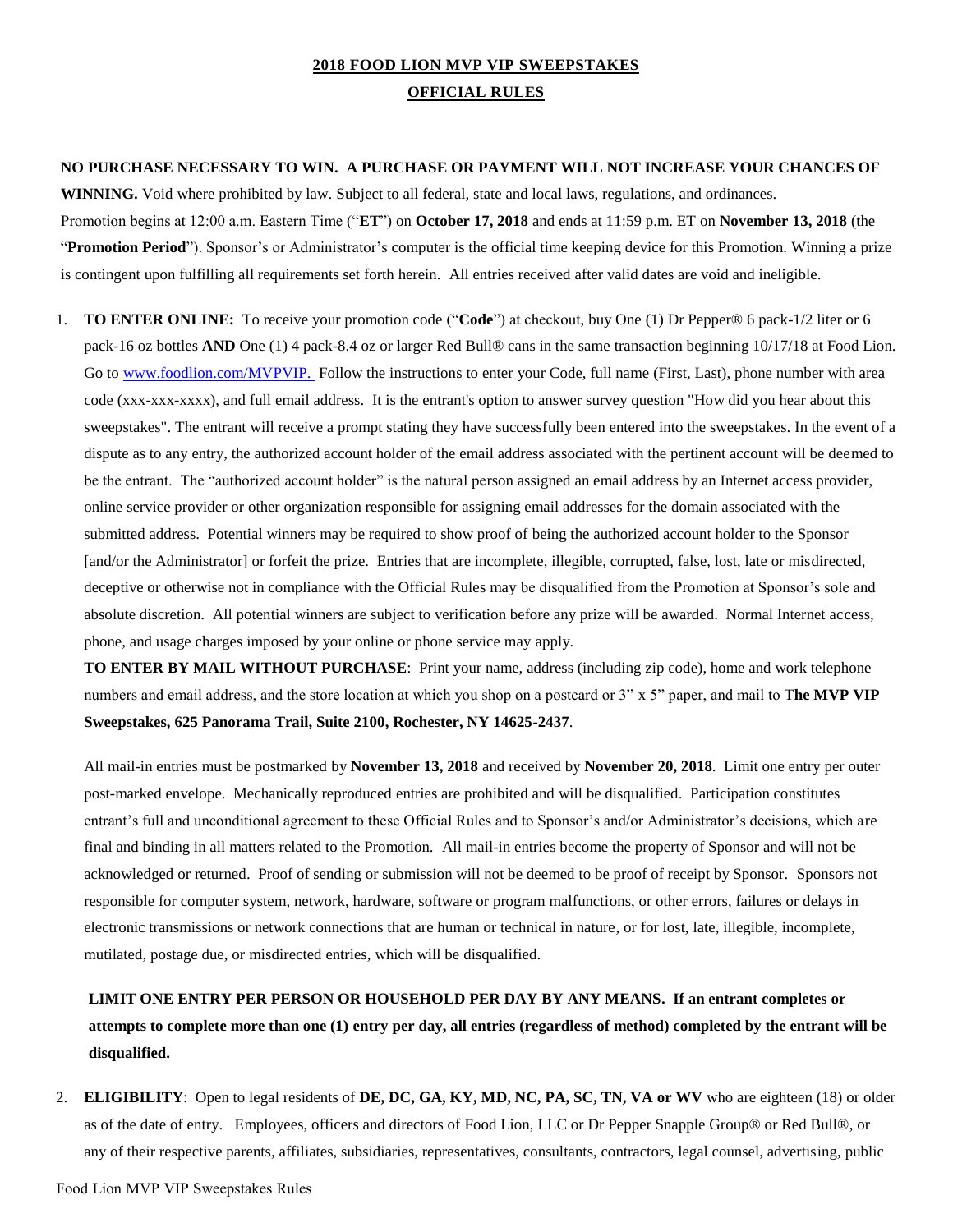relations, promotional, fulfillment, and marketing agencies, web site providers, web masters, and members of their immediate families (spouses, parents, siblings and children, regardless of where they live) and those living in the same household are not eligible to enter or win. Prizes will only be awarded if winner complies with official rules. Sponsor reserves the right to verify the eligibility of winners. All entrants must have access to the Internet prior to the start of the Promotion. Entrants are not required to be an MVP Cardholder and becoming an MVP Cardholder will not improve an entrant's chance of winning a prize.

3. **PRIZE(S), RESTRICTIONS, AND ODDS OF WINNING** : Nineteen (14) Grand Prizes will be awarded, consisting of the following: **two (2) tickets to the Dr Pepper® ACC Football Championship Football Game on December 1, 2018, in the 108 section of Bank of America Stadium in Charlotte, NC, access to the Food Lion VIP area at Fan Fest for the winner and one (1) guest which also includes a prize package of premiums, a Food Lion gift card worth \$100 and fully catered buffet dinner for two (2);** approximate retail value ("ARV") \$1,500. The total ARV of all prizes is: \$28,500. **All prizewinners must claim their prize by November 27, 2018**. All entrants are part of the same prize pool. Entrants do not increase their chances of winning by entering by online entry form or by mail.

Game tickets will be at Will Call on the day of the game by 2:00 pm EST. Each winner will check in with security at the VIP tent of the Food Lion Fan Fest booth space on between the hours of 2:00 pm – 6:00 pm to receive two (2) VIP access lanyards and each winner may be accompanied by one (1) guest. Replacement lanyards will not be provided if lost or stolen. VIP access lanyard is good for the Food Lion VIP tent only and will not provide access for the winner and guest to any other area in Fan Fest or in the stadium. **Valid ID in the form of passport or driver's license is required for entry to VIP tent at Food Lion Fan Fest and to receive prize. ID must show name and portrait of winner.** No other forms of ID will be accepted; any winner attempting to gain admittance using forms other than passport of driver's license will be denied entry and prize will be forfeited. No alcohol will be served inside of the Food Lion VIP area tent. A Full catered buffet dinner will be available for each winner and guest during the hours of 3:00 pm – 6:00 pm. Winner and guest are not limited to the number of times they may enter and exit the VIP Food Lion tent area within the Fan Fest timeframe of 2:00 pm – 7:00 pm. The VIP area with Food Lion will not be available for access before or after this allotted timeframe. Food Lion reserves the right to deny access to the VIP tent area if conduct of winner or guest is disruptive and is up to the sole discretion of Food Lion during this timeframe.

No substitution of any prizes offered, no assignment or transfer of a prize to a third party is permitted and non-cash prizes may not be redeemed for cash value, except Sponsor at its sole discretion may substitute a prize of equal or greater value. Odds of winning will depend upon the number of eligible entries received. Any and all applicable federal, state, and local taxes and all fees and any expenses related to acceptance and use of prizes not specifically stated herein are the sole responsibility of the individual prize winner. Sponsor will not replace any lost or stolen prizes. Prizes cannot be used in conjunction with any other promotion or offer. The guest of a Grand Prize Winner must also be 18 years of age or older. Any winners of certificates/vouchers will be subject to the terms and conditions set forth by the provider of the certificate/voucher. Grand Prize winner and guest are solely responsible for all taxes, meals, gratuities, other transportation, and any other expenses not specifically included in this offer.

4. **DRAWING**: Potential Winners will be selected in a random drawing to be conducted on or about **November 21, 2018** from among all eligible entries received, by Sponsor, whose decisions are final in all matters relating to this promotion. Potential Winners will be notified by email, phone, or overnight courier on or about **November 21, 2018**. Except where legally prohibited, Potential Winners will be required to execute and return an Affidavit of Eligibility, Liability & Publicity Release within three (3) days of notification receipt to claim their prize or prize may be forfeited. If a Potential Winner cannot be located after two attempts to contact him/her, or fails to sign and return the Affidavit of Eligibility, Liability & Publicity Release within the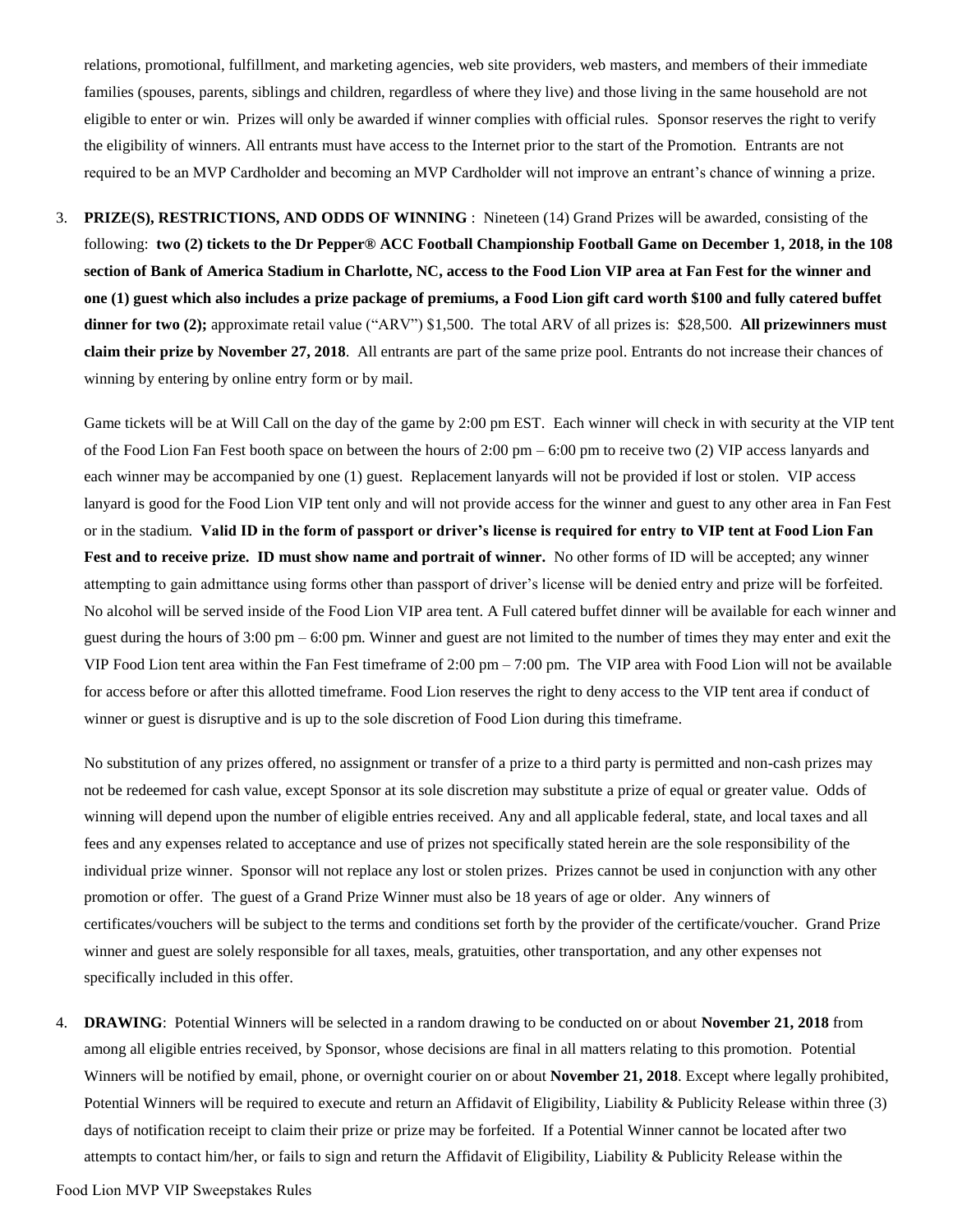required time period, or if potential Winner and his/her companion cannot attend the specified game, or in the event that a potential Winner is disqualified for any reason, Sponsor will, if time allows, award the applicable prize to an alternate winner, selected by a random drawing from all remaining eligible entries. Only two (2) alternate drawings will be held, after which any remaining prizes will remain un-awarded.

- 5. **WINNER VERIFICATION**: ALL POTENTIAL WINNERS ARE SUBJECT TO VERIFICATION BY SPONSOR [AND/OR ADMINISTRATOR], WHOSE DECISIONS ARE FINAL AND BINDING IN ALL MATTERS RELATED TO THE SWEEPSTAKES. AN ENTRANT IS NOT A WINNER OF ANY PRIZE UNLESS AND UNTIL ENTRANT'S ELIGIBILITY HAS BEEN VERIFIED AND ENTRANT HAS BEEN NOTIFIED THAT VERIFICATION IS COMPLETE.
- 6. **USE OF INFORMATION**: Information provided by the consumer will be used solely for the purposes of this Sweepstakes and will not be rented, sold, or relinquished to outside solicitors.
- 7. **GENERAL CONDITIONS**: This Promotion is governed by the laws of the United States. Sponsors and their agents are not responsible for: (i) any printing or other errors in sweepstakes related material (and they reserve the right to correct clerical or typographical errors in such materials); (ii) computer system, network, hardware, software or program malfunctions, or other errors or malfunctions of any kind whether human, mechanical, electronic, or otherwise, technical failures, or delays, garbled transmissions or miscommunications, telephone transmission problems, (iii) damage to a user's computer equipment (software or hardware in electronic transmissions, lost, interrupted or unavailable network connections, or (iv) for lost, late, illegible, incomplete, damaged, mutilated, stolen, postage due, or misdirected entries, which will be disqualified. Sponsors reserve the right, in their sole discretion, to cancel or suspend and/or modify this Sweepstakes or any part of it, and award the prizes in a random drawing from among all eligible entries received prior to such action, should a cause or causes (including but not limited to any fraud, technical failures or other factors) beyond the reasonable control of Sponsors impair the integrity, administration, security, or proper play of the Sweepstakes. Sponsor's failure to enforce any term of these Official Rules shall not constitute a waiver of that provision. **WARNING: ANY ATTEMPT BY AN ENTRANT OR ANY OTHER INDIVIDUAL TO DELIBERATELY DAMAGE ANY WEB SITE ASSOCIATED WITH THIS PROMOTION OR UNDERMINE THE LEGITIMATE OPERATION OF THE PROMOTION MAY BE A VIOLATION OF CRIMINAL AND CIVIL LAW, AND, SHOULD SUCH AN ATTEMPT BE MADE, SPONSOR RESERVES THE RIGHT TO PROSECUTE AND SEEK DAMAGES FROM ANY SUCH PERSON TO THE FULLEST EXTENT PERMITTED BY LAW.** Sponsor reserves the right at its sole discretion to disqualify any individual it finds to be attempting to tamper with or undermine the entry process, [the web site,] and/or the legitimate operation of the Sweepstakes; to violate the Official Rules; or to act in an unsportsmanlike or disruptive manner or with the intent to annoy, abuse, threaten, or harass any other person. If, for any reason, the Sweepstakes is not capable of running as planned, Sponsor may, in its sole discretion, void any suspect entries and (a) modify the Sweepstakes or suspend the Sweepstakes to address the impairment and then resume the Sweepstakes in a manner that best conforms to the spirit of these Official Rules; or (b) award the prize at random from among the eligible, non-suspect entries received up to the time of the impairment.
- 8. **RELEASE AND LIMITATIONS OF LIABILITY**: By participating in this Sweepstakes, all entrants agree that Sponsor [Administrator] and [its/their] affiliates, subsidiaries, representatives, consultants, contractors, legal counsel, advertising, public relations, promotional, fulfillment and marketing agencies, web site providers, web masters, and their respective officers, directors, employees, representatives and agents (the "**Released Parties**") are not responsible for: (i) any incorrect or inaccurate information, whether caused by entrants, printing errors or by any of the equipment or programming associated with or utilized in the Sweepstakes; (ii) technical failures of any kind, including, but not limited to malfunctions, interruptions, or disconnections in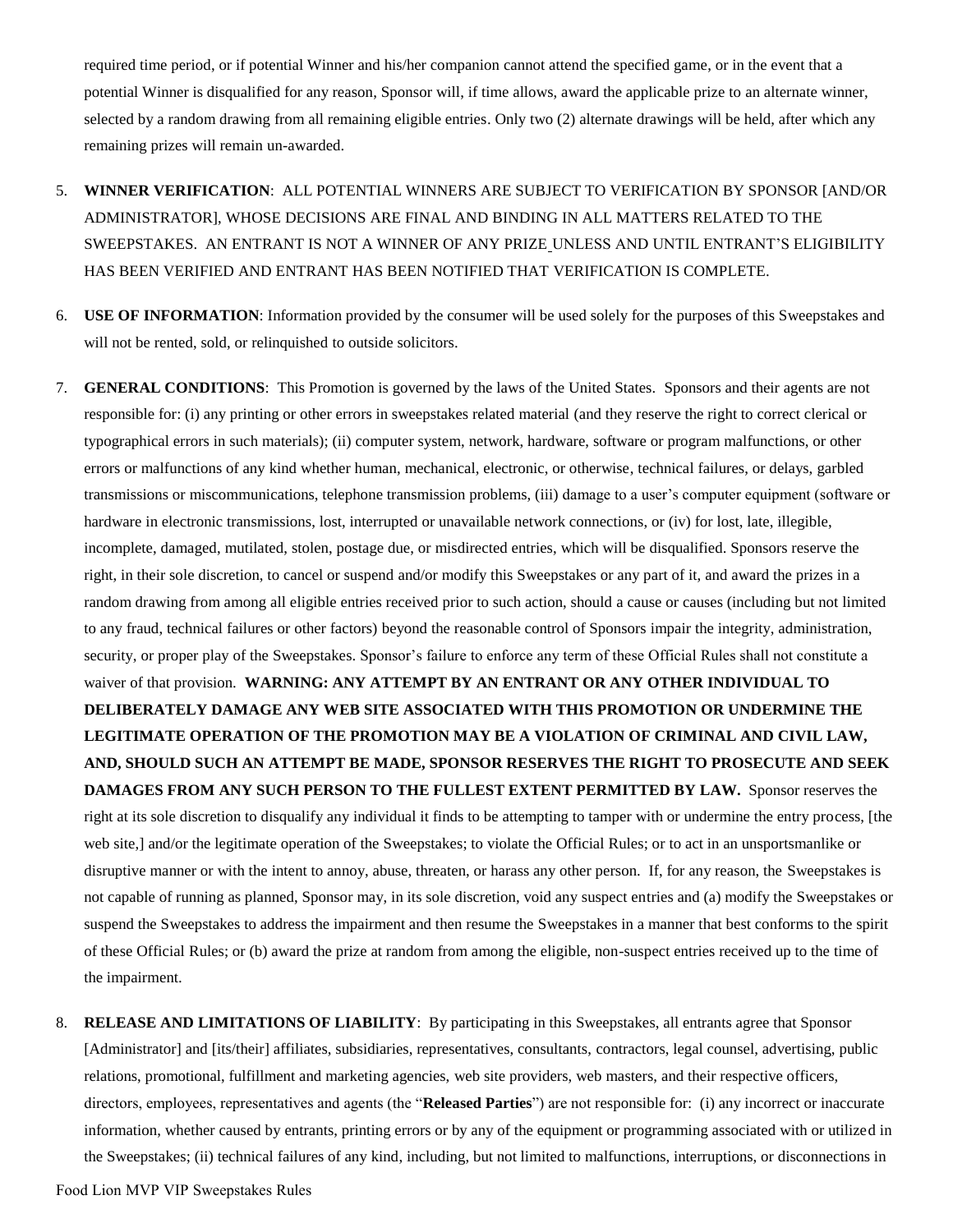phone lines or network hardware or software; (iii) unauthorized human intervention in any part of the entry process or the Sweepstakes; (iv) technical or human error which may occur in the administration of the Sweepstakes or the processing of entries; or (v) any injury or damage to persons or property which may be caused, directly or indirectly, in whole or in part, from entrant's participation in the Sweepstakes or receipt or use or misuse of any prize. No more than the stated number of prizes will be awarded. In event that production, technical, seeding, programming or any other reasons cause more than stated number of prizes as set forth in these Official Rules to be available and/or claimed, Sponsor reserves the right to award only the stated number of prizes by a random drawing among all legitimate, un-awarded, eligible prize claims.

ALL ENTRANTS AGREE THAT THE RELEASED PARTIES WILL HAVE NO LIABILITY WHATSOEVER FOR AND SHALL BE HELD HARMLESS BY ENTRANTS AGAINST ANY AND ALL LIABILITY FOR ANY INJURIES, LOSSES OR DAMAGES OF ANY KIND TO PERSONS, INCLUDING PERSONAL INJURY OR DEATH, OR PROPERTY RESULTING IN WHOLE OR IN PART, DIRECTLY OR INDIRECTLY, FROM (i) ACCEPTANCE, POSSESSION, MISUSE, OR USE OF THE PRIZE, (ii) ENTRY, OR PARTICIPATION IN THIS PROMOTION OR IN ANY PROMOTION RELATED ACTIVITY (INCLUDING DIRECT, INDIRECT, INCIDENTAL, CONSEQUENTIAL, OR PUNITIVE DAMAGES TO PERSONS (INCLUDING DEATH), OR TO PROPERTY ARISING OUT OF ACCESS TO AND USE OF INTERNET SITE [*Insert web site*] OR THE DOWNLOADING FROM AND/OR PRINTING MATERIAL DOWNLOADED FROM SAID SITE), OR (iii) ANY CLAIMS BASED ON PUBLICITY RIGHTS, DEFAMATION OR INVASION OF PRIVACY, OR MERCHANDISE DELIVERY. THE RELEASED PARTIES ARE NOT RESPONSIBLE IF ANY PRIZE CANNOT BE AWARDED DUE TO TRAVEL CANCELLATIONS, DELAYS, OR INTERRUPTIONS DUE TO ACTS OF GOD, ACTS OF WAR, NATURAL DISASTERS, WEATHER, OR TERRORISM.

WITHOUT LIMITING THE FOREGOING, EVERYTHING REGARDING THIS PROMOTION, INCLUDING [www.foodlion.com/MVPVIP,](http://www.foodlion.com/MVPVIP) ALL PRIZES, ARE PROVIDED "AS IS" WITHOUT WARRANTY OF ANY KIND, EITHER EXPRESS OR IMPLIED, INCLUDING BUT NOT LIMITED TO, THE IMPLIED WARRANTIES OF MERCHANTABILITY, FITNESS FOR A PARTICULAR PURPOSE, OR NON-INFRINGEMENT. SOME JURISDICTIONS MAY NOT ALLOW THE LIMITATIONS OR EXCLUSIONS OF LIABILITY FOR INCIDENTAL OR CONSEQUENTIAL DAMAGES OR EXCLUSION OF IMPLIED WARRANTIES, SO SOME OF THE ABOVE LIMITATIONS OR EXCLUSIONS MAY NOT APPLY. CHECK LOCAL LAWS FOR ANY RESTRICTIONS OR LIMITATIONS REGARDING THESE LIMITATIONS OR EXCLUSIONS.

9. **PUBLICITY**. EXCEPT WHERE PROHIBITED BY LAW, WINNERS GRANT TO SPONSOR [AND/OR ADMINISTRATOR] (WHICH GRANT WILL BE CONFIRMED IN WRITING ON REQUEST OF SPONSOR), THEIR SUBSIDIARIES, AFFILIATES, RETAILERS, DISTRIBUTORS, ADVERTISING AND PROMOTION AGENCIES, SUPPLIERS, AND THOSE ACTING PURSUANT TO ITS AUTHORITY, THE RIGHT AND PERMISSION TO PRINT, PUBLISH, BROADCAST, AND USE, WORLDWIDE IN ANY MEDIA NOW KNOWN OR HEREAFTER DEVELOPED, INCLUDING BUT NOT LIMITED TO THE WORLD WIDE WEB, AT ANY TIME OR TIMES, EACH WINNER'S NAME, PORTRAIT, PICTURE, VOICE, LIKENESS, AND BIOGRAPHICAL INFORMATION FOR ADVERTISING, TRADE, AND PROMOTIONAL PURPOSES (INCLUDING THE ANNOUNCEMENT OF HIS OR HER NAME ON TELEVISION OR RADIO BROADCAST) WITHOUT ADDITIONAL CONSIDERATION, COMPENSATION, PERMISSION, OR NOTIFICATION. ENTRANTS AGREE THAT SPONSOR SHALL OWN THE ENTRIES, WHICH WILL NOT BE ACKNOWLEDGED OR RETURNED, AND THAT SPONSOR AND ITS DESIGNEES SHALL HAVE THE PERPETUAL, WORLDWIDE RIGHT TO EDIT, PUBLISH, AND USE THE ENTRIES IN ANY WAY AND IN ANY MEDIA FOR TRADE,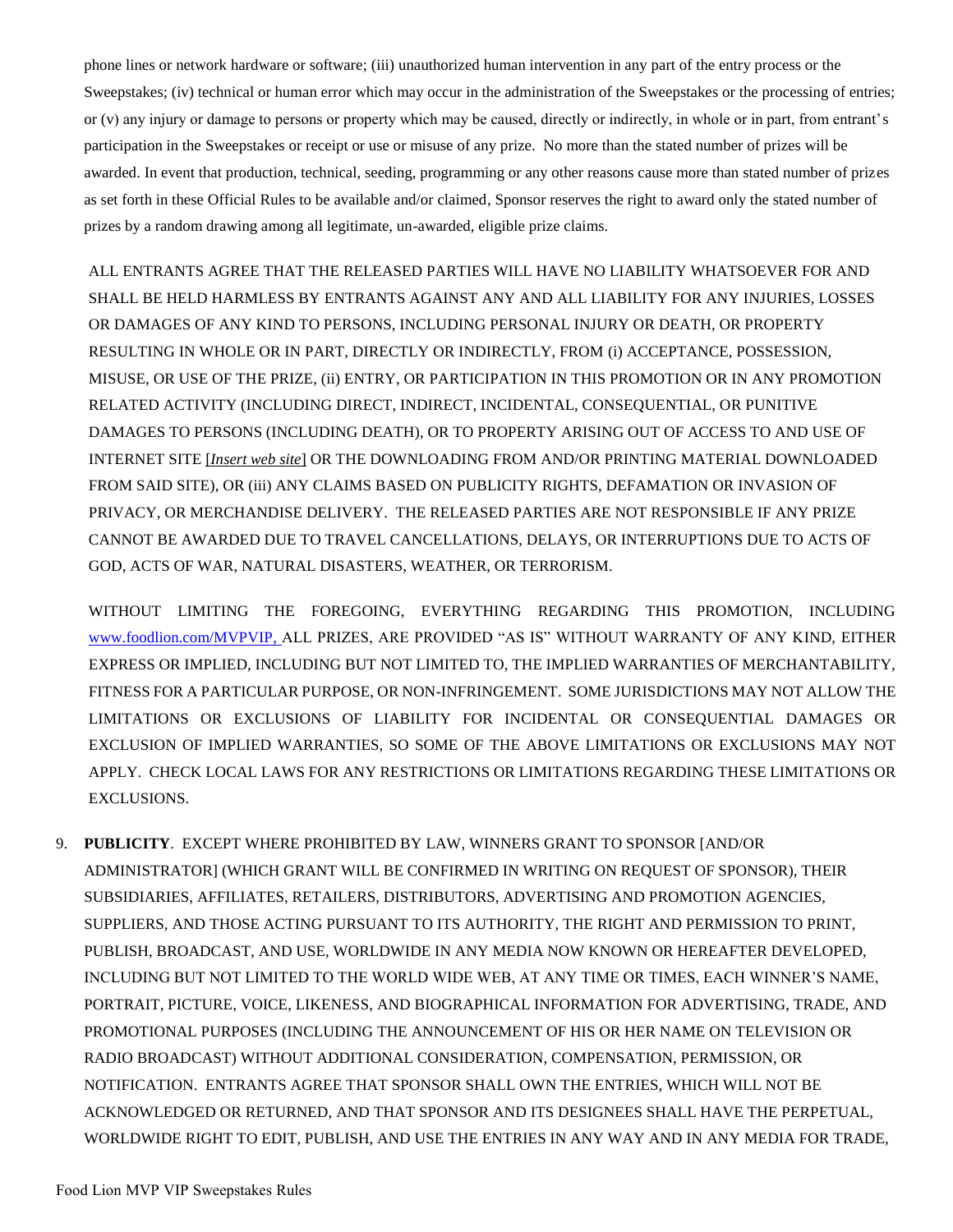# ADVERTISING, PROMOTIONAL, AND/OR OTHER PURPOSES AS SPONSOR AND/OR ITS DESIGNEES MAY DETERMINE WITHOUT FURTHER CONSIDERATION TO ENTRANTS OR ANY THIRD PARTY.

- 10. **DISPUTE RESOLUTION**. Except where prohibited, all entrants further agree that any and all disputes which cannot be resolved between the parties and any claims and causes of action arising out of or connected with the Sweepstakes or any prize awarded shall be resolved individually, without resort to any form of class action, in a court of competent jurisdiction in the Commonwealth of Massachusetts and in accordance with the laws of the Commonwealth of Massachusetts (excluding Massachusetts choice of law provisions). Further, in any such dispute, any and all claims, judgments and awards shall be limited to actual out-of-pocket costs incurred, including costs associated with entering this Promotion, but in no event attorney's fees; under no circumstances will a participant be permitted to obtain awards for, and hereby waives all rights to claim indirect, punitive, incidental or consequential damages, or any other damages, including attorneys' fees, and entrant further waives any right to have damages multiplied or otherwise increased. If any such provision is determined to be invalid or otherwise unenforceable, these rules shall be construed in accordance with their terms as if the invalid or unenforceable provision was not contained therein. All issues and questions concerning the construction, validity, interpretation and enforceability of these Official Rules, or the rights and obligations of the entrant and Sponsor in connection with the Promotion, shall be governed by, and construed in accordance with, the laws of the Commonwealth of Massachusetts.
- 11. **WINNERS' LIST**: To obtain a winner's list, send a stamped, self-addressed (#10) envelope to: 2018 Food Lion MVP VIP Sweepstakes Winners List Request, 2110 Executive Drive, Salisbury, NC 28147. Winners List requests must be received by December 18, 2018.
- 12. **SPONSOR**: Food Lion, LLC, 2110 Executive Drive, Salisbury, NC 28147. Food Lion is a registered trademark of DZA Brands, LLC. All other trademarks are the property of their respective owners ©2018 Food Lion, LLC. All rights reserved.

This Promotion is in no way sponsored, endorsed or administered by Dr Pepper Snapple Group® or Red Bull®.